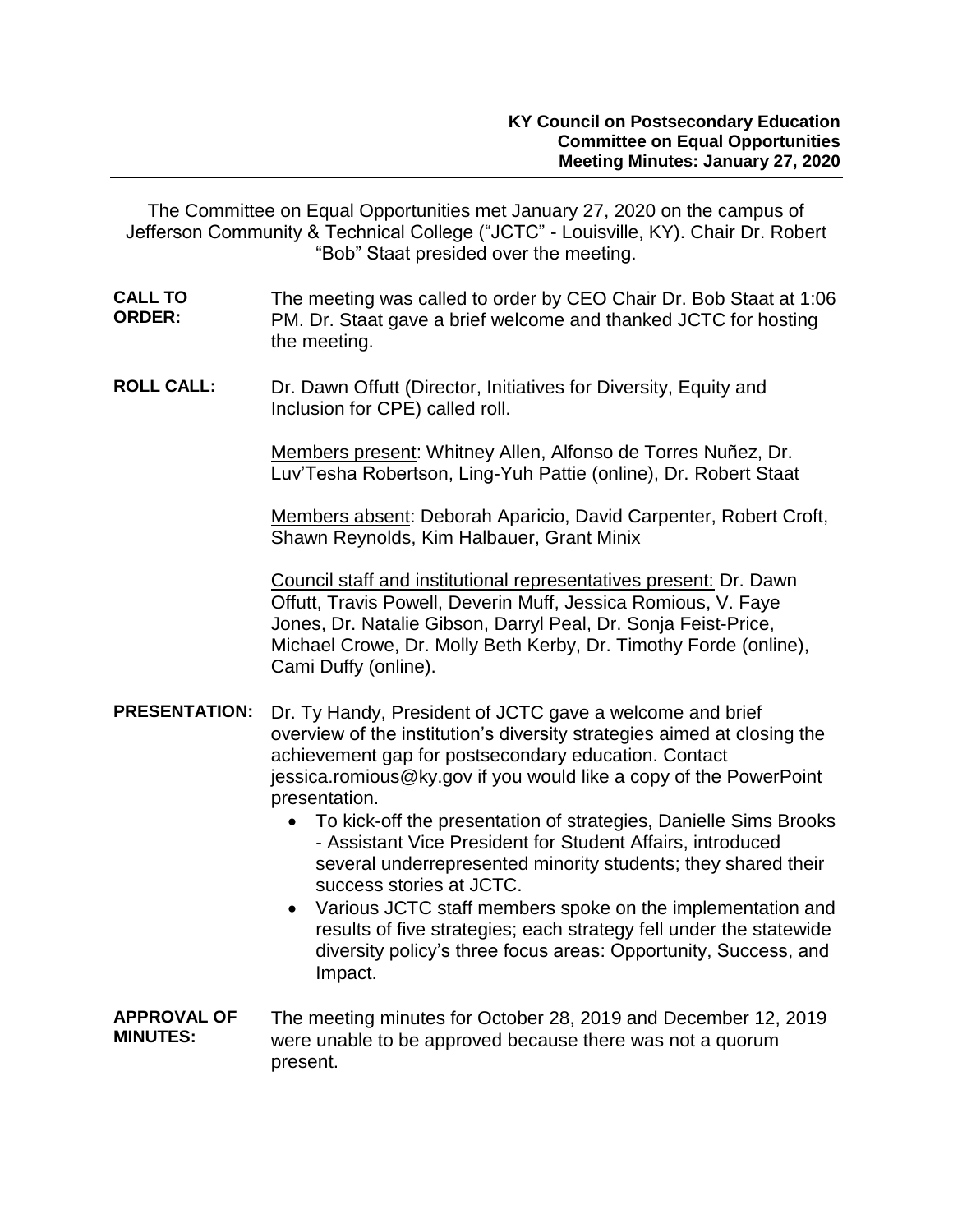- **CPE UPDATES:** Mr. Travis Powell Vice President and General Counsel for CPE, provided several updates and highlights from the Council meetings that took place on Jan. 23-24 in the Gatton Student Center of the University of Kentucky:
	- CPE is in the process of relocating from the Capital Center Drive location which may cause a disruption in services until the move is complete. CPE's new address is 100 Airport Rd. Frankfort, KY 40601.
	- Ben Brandstetter, of Hebron, is the new chair of the CPE, and Kimberley Halbauer, of Fort Thomas, is vice chair.
	- Dr. Aaron Thompson CPE President, received a contract extension of 2.5 years (June 2023).
	- Several reports were given at the Council meeting; information such as agendas and minutes can be found [here](http://cpe.ky.gov/aboutus/cpemeetings.html) as it becomes available.
	- The 2020 Kentucky General Assembly will be in session soon. Governor Andy Beshear will be presenting the new education budget which has a projected reinvestment in higher education. More information can be found [here.](https://apps.legislature.ky.gov/record/20rs/record.html)

**DIVERSITY PLAN**  Dr. Dawn Offutt reviewed the annual report evaluation process, **REVIEW PROCESS:** timeline and responsibilities. Contact [jessica.romious@ky.gov](mailto:jessica.romious@ky.gov) if you would like a copy of the PowerPoint presentation. A doodle poll will be sent out to schedule trainings on how to use the new evaluation tool.

- **SPECIAL TOPIC:** John Sunnygard Associate Provost for Global Learning and International Affairs at Western Kentucky University (WKU) gave a brief talk about WKU's Confucius Institute which was recently ended due to changes in federal funding limitations. WKU still has the Chinese Language Flagship Program, in partnership with the United States Department of Defense, and is revamping recruitment efforts.
- **MEETINGS:** Upcoming CEO meeting dates are:
	- April 27, 2020
	- June 22, 2020

Locations are TBD and will be sent out as they are confirmed.

- **OTHER:** Dr. Dawn Offutt introduced her new staff member within CPE's Diversity, Equity and Inclusion (DEI) unit, Jessica Romious, who previously served as an intern. In addition, Michael Weaver, a senior undergraduate student at Kentucky State University, is interning with CPE for spring 2020. The DEI unit's upcoming events and projects include:
	- The Academic Leadership Development Institute (ALDI)